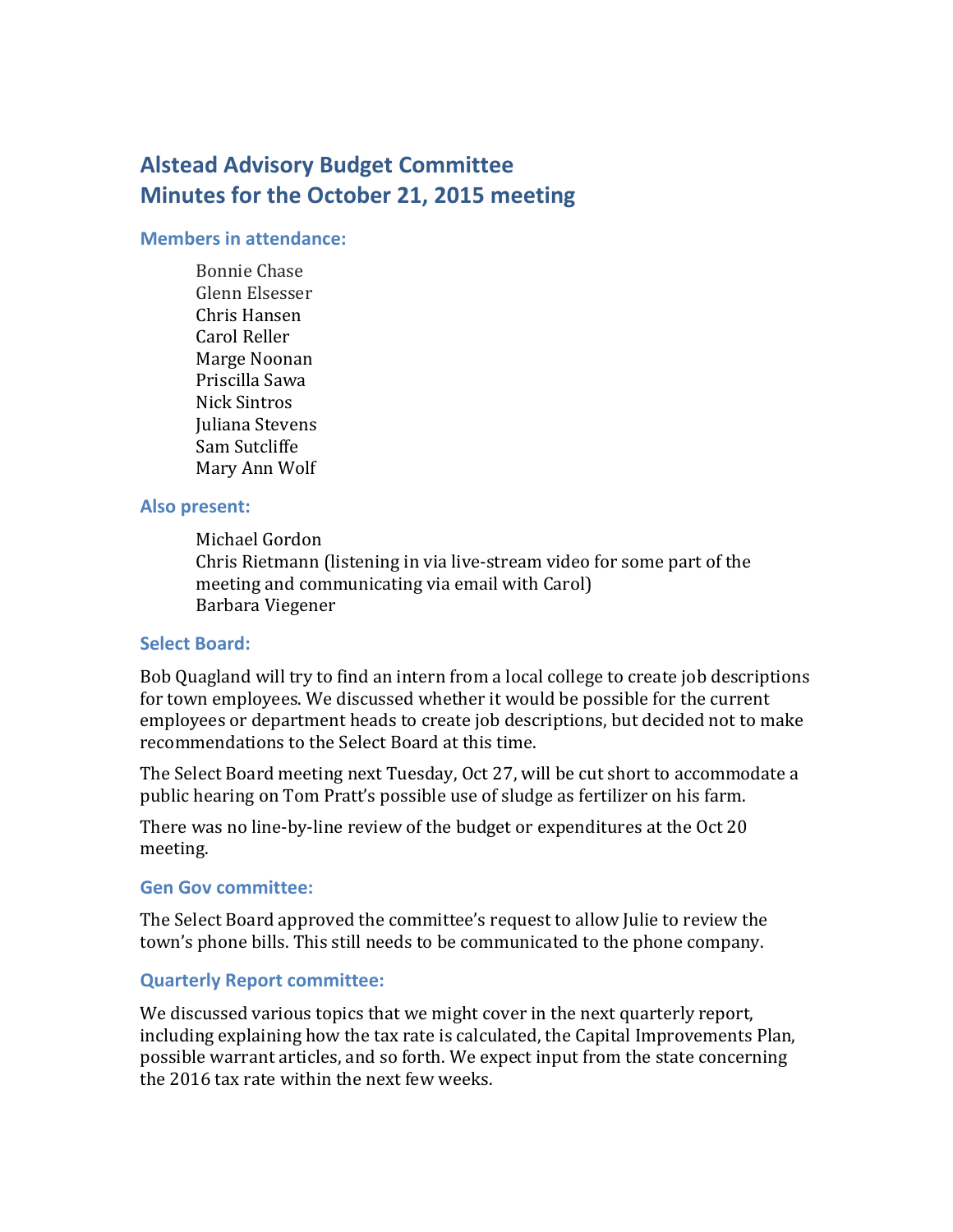## **EMSG committee:**

The committee's goal is to have the detailed specs for the rescue combo truck available for bidding by the first of November. That would leave 30 days or so for the bids to come in from the vendors. We are looking into whether we can encumber funds appropriated by a warrant article over to the next year, in case the truck is not delivered by the end of the year.

The current version of the 2016 Ambulance budget is 3.2% less than last year. However, the bottom line will increase because two paramedics will join the squad, probably requiring additional supplies and insurance. We will probably also raise our fees to be more in line with other squads in the area.

The Police Chief presented a budget that is less than last year's. The Prosecutor Program line is lower because the programs fees have dropped. The health insurance, medi, retirement and wages lines are tentative because the new chief is not yet on board. The budget includes a 16% wage increase for the new admin and 5% for the full-time police officer. There is a new line, Equipment Lease, for \$6123, for the fax/printer and taser lease. We questioned how these leases could be signed without being in the 2015 budget.

The Police Chief is asking for a 4% raise for PD employees for this year.

#### **DPW committee:**

The committee will meet with Dave next week. The department has gone on to winter hours.

## **Financial Planning/Tools committee:**

Jonathan sent email to AABC members recommending that we explore MuniSmart capabilities before looking at other software. We need to clarify whether we will have to pay an expert to create the report formats we need or whether there is training available.

## **Other old business:**

- **Welfare**: The 2015 report from Southwestern Community Services shows that SCS has provided \$232K of welfare services to 234 Alstead households. Highest items are Head Start, Nutrition/Health, and Energy. Alstead is liable for 1% of this.
- **Countdown** have seven more regularly-scheduled meetings before the end of the year (not including the Christmas week).

## **Motions:**

• The meeting minutes of September 14 were approved (8/yes, /no, 1/abstentions)